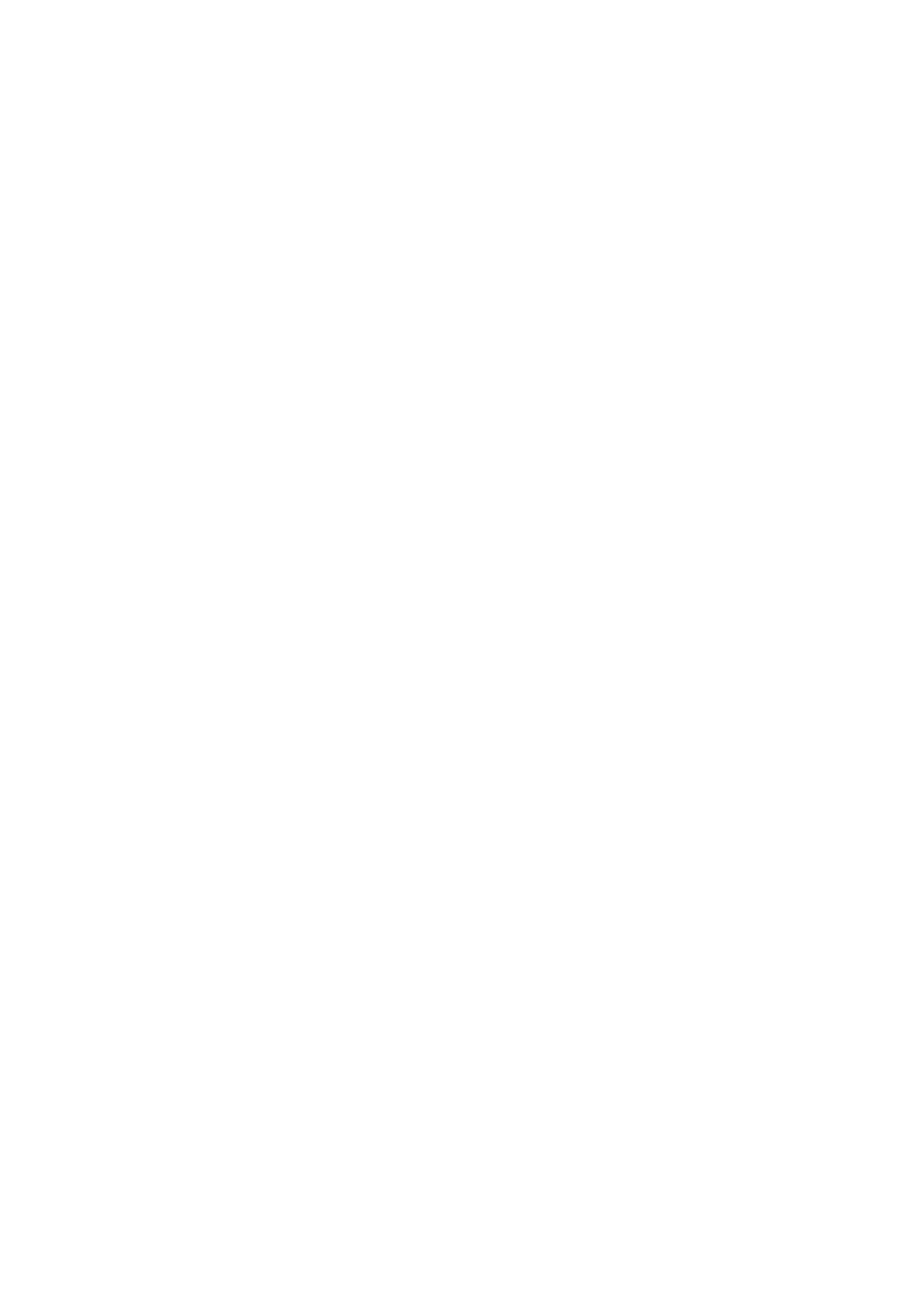**ANNEX**

020-7465 6500

**EMBASSY OF JAPAN** 101-104 PICCADILLY LONDON W1J 7JT

His Excellency Kitack Lim Secretary General International Maritime Organization 4 Albert Embankment London SE1 7SR

Re: Coronavirus and Seafarers' certificates

12 April 2020

Dear Secretary General,

In light of the current situation due to Coronavirus (COVID-19) outbreak and IMO Circular Letter 4204/Add.5, please find attached the notification from the Ministry of Land, Infrastructure, Transport and Tourism (MLIT) of Japan containing measures that are taken in relation to the certification of seafarers.

We kindly ask the notification to be circulated to the IMO Member States, Intergovernmental Organizations and Non-governmental Organizations.

Sincerely yours,

中尾和也

Kazuya Nakao Alternative Permanent Representative of Japan to the International Maritime Organization (IMO)